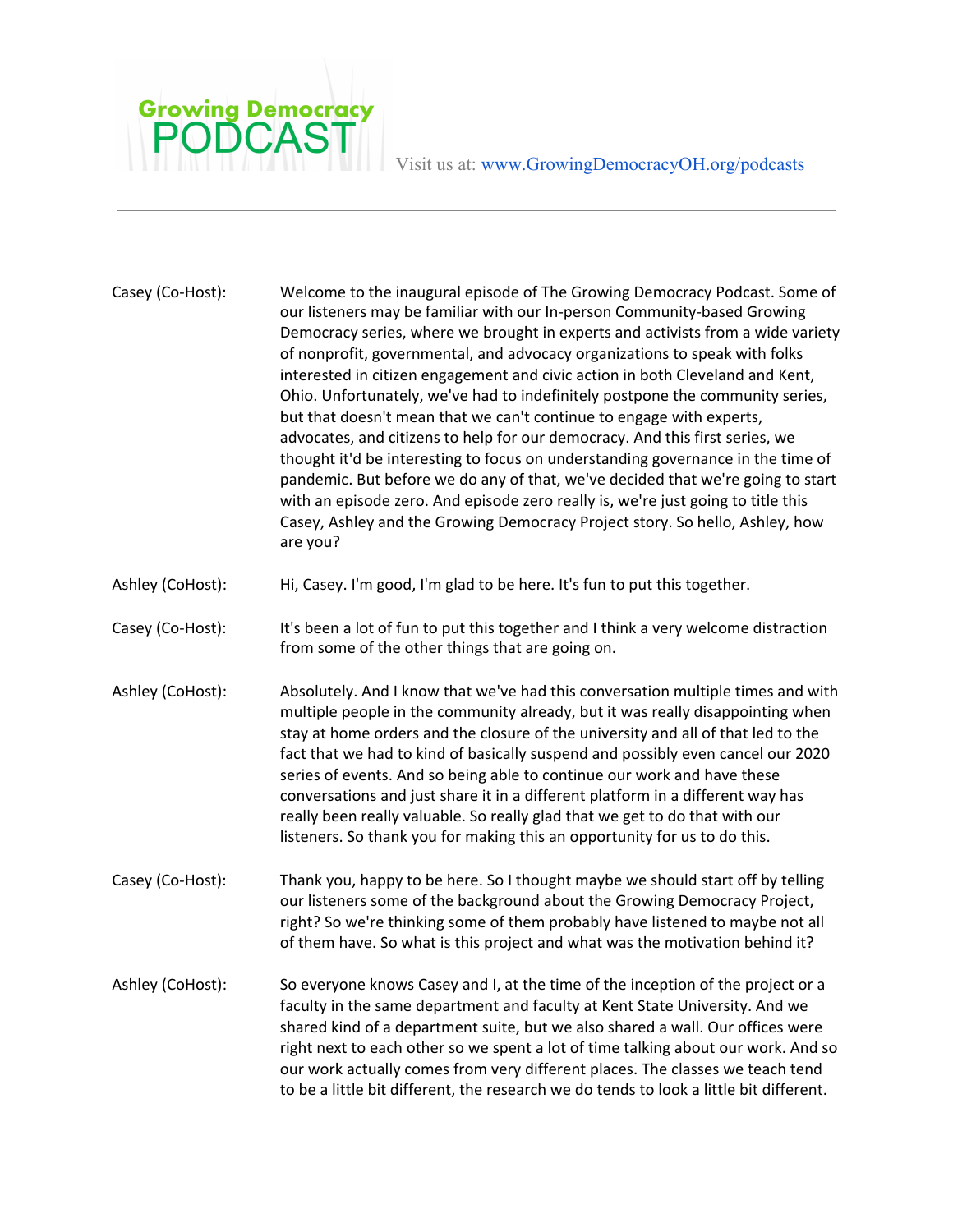But at the core, we share a lot of the same interests in kind of fostering a robust democratic system, and whatever that looks like and kind of a socially just system. We had the opportunity to start thinking about what that could look like for us, what a project might look like to collaborate?

And I think reflecting on the conversations we were having with students, reflecting on our own research, reflecting on our partnerships in communities. So we both do engaged research as well, so we work collaboratively with organizations across the country, throughout Ohio, Northeast Ohio particular. We were thinking about what can we do to supplement and support the work that others are doing? And I think ultimately, the Growing Democracy Project kind of emerged from that, right? So having a series of events, having conversations, collaboratively thinking about what civic and political engagement looked like, or could look like, really kind of came out of that. Casey, what brought you to the project?

Casey (Co-Host): As you said, in a lot of our discussions about, especially our graduate training, where we spent a lot of time talking about how decision making in public administration happens and what governance looks like when it happens with the citizenry and not to the citizenry. And that, that can really be shaped a lot by having an informed citizenry that understands what's possible and some of the mechanisms behind how you get change to happen. And so in these discussions, as you said, I've spent time in the community trying to offer information about what is program evaluation, how is that done? You've spent time in the community advising people in different communities of how do you get advocacy work done? What does that look like? What's successful? And so in doing that, we already kind of signaled that we do have a great desire to start at a grassroots space and offer whatever expertise we have to help them kind of further the things that they're interested in furthering.

> And we recognize that there's a lot of other people out there like us, maybe academics, maybe not, maybe people that are already in advocacy roles, maybe people that are just experts in specific fields that have this same kind of vision of, "I want to bring what I have to people that would benefit from it and can use it to make change in their own community." And so that was really interesting for me to have an opportunity to do this in Northeast Ohio, where I see a lot of people that are really interested in improving the communities in which they live.

- Ashley (CoHost): So I have a question for you. We talk about kind of governance in the time of pandemic, but we also use words like civic and political engagement and the power of governance. What are we talking about? What do we mean when we say governance?
- Casey (Co-Host): Right. So it's a great question. And that is that, we live in a society, not because we're forced to, but because we choose to. And as a democratic society, we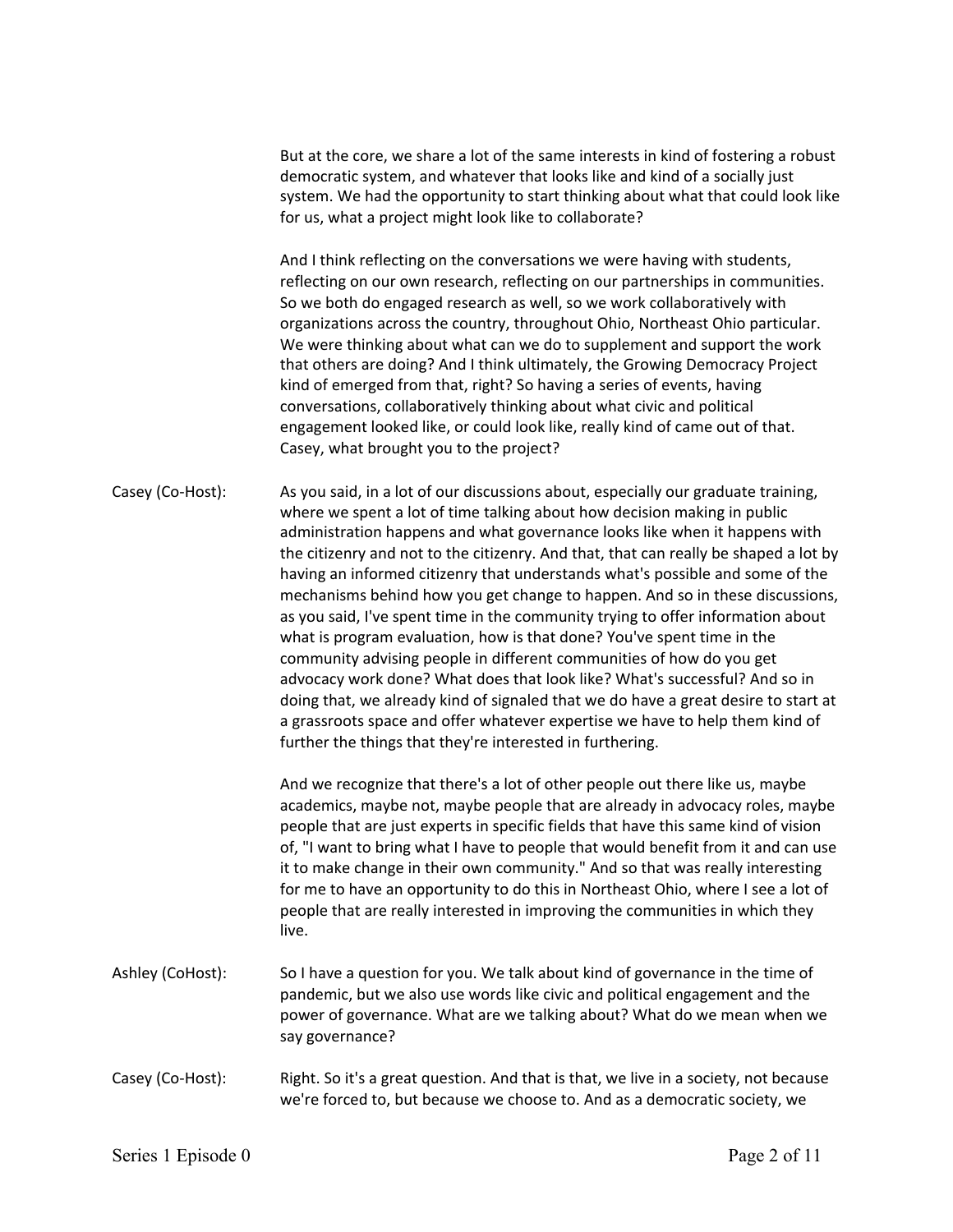have an ability to shape what our society looks like, and a lot of what it looks like is the way in which we're governed. We have opportunities and mechanisms to try to mold the governance structures that are around us. I want people to think of this just as voting, but that's a very kind of basic surface level approach to governance. You don't just vote and that's it. I mean, I guess you can, but there's a lot more to governance than just that, right? Most of the governance that people probably see in their everyday lives, they don't even recognize as being governance, right?

The person that delivers your mail, that's a public servant. The person at town hall that grants you that permit to put in a fence in your backyard, that's a public servant, right? All of these decisions that are made, and most of the time, a very local capacity, those are points at which we can become engaged with our own governance. There are important ways that we can make changes happen or facilitate change. If we have a voice and somebody else doesn't, we can kind of use that as leverage to make change. But governance is more than just voting, it's a lot more, in my experience, and I think in the experience of most people, when they think about it at the local level, and those are things that you can do something about pretty easily, you just need to have some of the right tools.

- Ashley (CoHost): Yeah, absolutely. And thinking about how we shape the spaces, where we live, work, play, and pray, I suppose, right? That we have a capacity to inform what the environment looks like, what our communities look like, what the organizations where we're working or engaging with look like, what our city looks like. And that it's really powerful when you recognize your own agency and then can seek out the tools to make sure that you can kind of leverage that power to shape it.
- Casey (Co-Host): Absolutely. So in that vein then, how do you connect that to a civic engagement?
- Ashley (CoHost): Yeah, so when I'm thinking about civic engagement and governance, I tend to gravitate toward a recognition that this is happening in lots of different ways and in lots of different spaces. And that once we recognize where it's happening, we can move into those spaces and help shape them, or we can move out of them because we recognize that the people that look like me, act like me, are already taking up a lot of space and so I can move other people into those spaces, right? So I think it's constantly thinking about how we're creating opportunities for people to be engaged in their communities. And so for civic engagement, I'm typically thinking about everything from being a volunteer or a member of a local girl scout troop, understanding how that is teaching people about decision making processes, how girls and adults who are leading, are involved in doing even small scale volunteer projects, like making masks, is helping their community, right, kind of building their philanthropic tool kit too.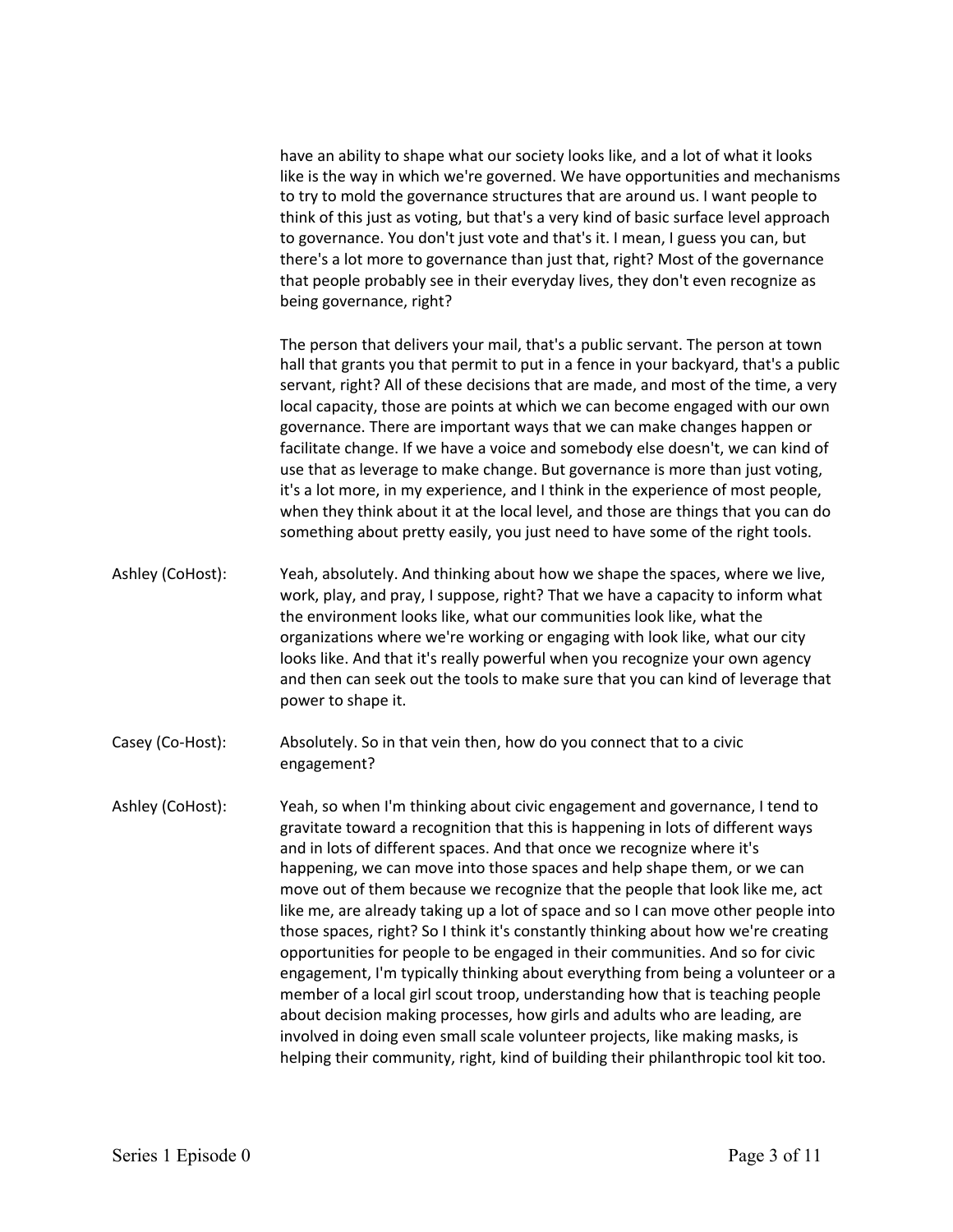But everything from also attending public meetings or deciding to serve on a local board or commission, I don't even think people realize that those are available to them, right? That there are positions available to advise local, state, and even federal level officials on the decisions that they're making and so thinking about what that looks like. So for me, civic engagement kind of runs that gamut. And then political engagement tends to be a little bit more focused for me on conversations around power. How do you understand that power? How do you shape who's in power? How do you leverage your own power to inform decision making? And so I probably tend to see them very similarly, but understand politics from a power lens.

Casey (Co-Host): Yeah, and I think that that's another area in which we have a lot of agreement and made this collaboration pretty seamless actually. I've realized that we've jumped into a lot of the definitions about some of these things and also what this project is, but we haven't taken a few moments to give folks some background about ourselves, who we are, and who we are inspired us to create this project. So maybe you want to start with that.

Ashley (CoHost): Oh, absolutely. I am a faculty member. I study things like urban governance and policy and activist development, so how people become activists, how they do that work, right? But that's just kind of my research focus, but my history is a little bit... It's funny because I can point to all the path and it seems so seamless, but really it was much more, a little less mapped out and strategic in its actuality. So I have a background in... I'm an undergraduate degree in psychology. I was always interested in working with groups that had been marginalized by different systems and thinking about the ways in which they had been impacted very individually. And so a lot of my work, I think, is still grounded in that early kind of education around how inequality and how systems of inequality impact individuals, their mental health, their wellbeing, and so on.

> But I really began to gravitate towards kind of this systems thinking and thinking about how laws or communities shape that space. So I have a master's of public administration and worked for many years doing service learning work, volunteer management, leadership training, and community outreach work with a university based women's center. And so I taught classes, I sat on a lot of boards, local community boards, and was seeing firsthand what was happening. And so a lot of that early kind of thinking about the type of world I wanted to see really informed how I wound up deciding to get a PhD and the type of work that I research and the types of classes that I teach.

> Even now that I'm here in Northeast Ohio, I'm originally from West Michigan, lived in New Jersey, lived in DC, kind of lived all over, now that I'm in Northeast Ohio, trying to create spaces where I... And not just a researcher there to impart my wisdom, but also to learn from community, right, and to be in spaces where I can really kind of grow in my understanding of Northeast Ohio and the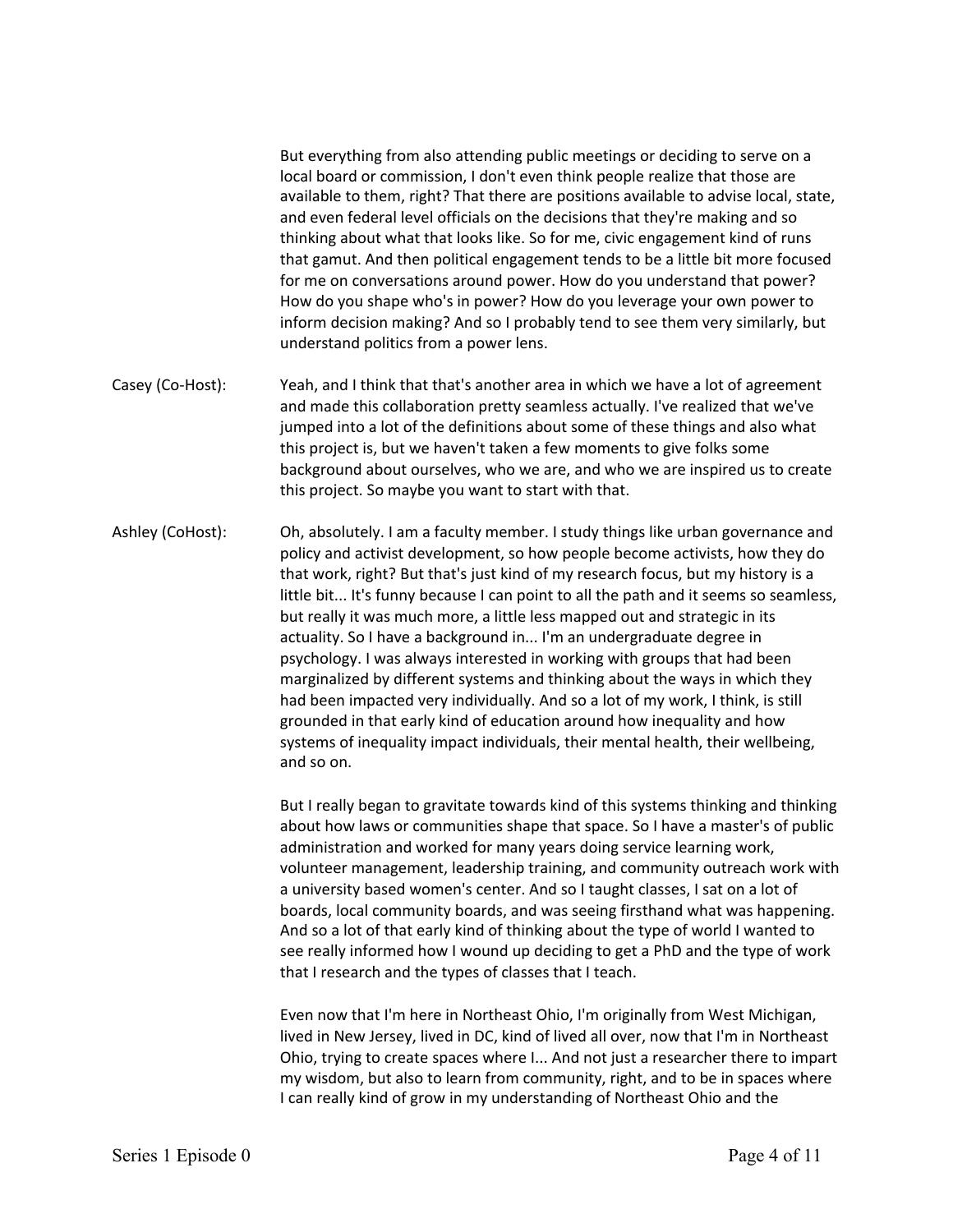communities in Northeast Ohio and understand how all those systems have, have shaped people's individual experiences.

Casey (Co-Host): I think that a lot of my background inspired this. My undergraduate degree was in justice studies where I was very interested in systems of inequality and especially how historically marginalized populations tended to be disproportionately harmed by the governmental systems that were in place. And that this was a pattern that occurred time and time and time again. And that a lot of the faculty that were in the department, where I received my undergraduate degree, did engage in a lot of community work. So they were at prisons and interviewing prisoners and trying to find out the systematic issues there that were affecting them and how these things were not necessarily legal in many aspects, and so they would involve legal interventions in many cases. And so at that time I thought, "Okay, I'll pursue a law degree and that would be really a good way to, right, use some power and benefits that I have to try to tackle inequalities in the system.

> And I was very lucky to work at a state agency that was essentially in charge of regulating and giving out a lot of social policy benefits. So things like food stamps and child support and TANF, or what's otherwise known as welfare. And through my work at the state agency, I was able to see that in fact, law isn't always the easiest or best way to intervene to disrupt these systems of inequality, and in fact that there are many other ways in which policy is an important and invisible kind of tool that's been leveraged to both to put this inequality into place and maintain it, but it can also be used to break it apart. And so this kind of developed my love for public policy and I decided instead, that I was going to pursue a master's in public policy, which then turned into a PhD.

And while my research focuses mostly on early education, but also labor policy. I think that that is motivated by groups that I see that are in very vulnerable and fragile positions, and that those are places in which policy interventions can have a big and lasting impact. But that is really just a reflection of that my interest is in how policy can be used try to break apart again, these systems of inequality that disproportionately affect people that are in vulnerable populations. And that it can be a tool for good, not necessarily for evil. And that also, I know that people don't think policy is interesting all the time and that kind of makes me sad. And so I want to go out there and proselytize people about the interesting work that's done in policy and why you should care about it, why it's really, really important and it should be paid attention to, and then it can be used for something that is very important as opposed to a tool for oppression or just controlling people.

Ashley (CoHost): One of the things that that brings up for me is that on the one hand, when we talk about political engagement, a lot of people see policy as kind of this end the thing, right? So I am going to call my State Senator and ask them to support or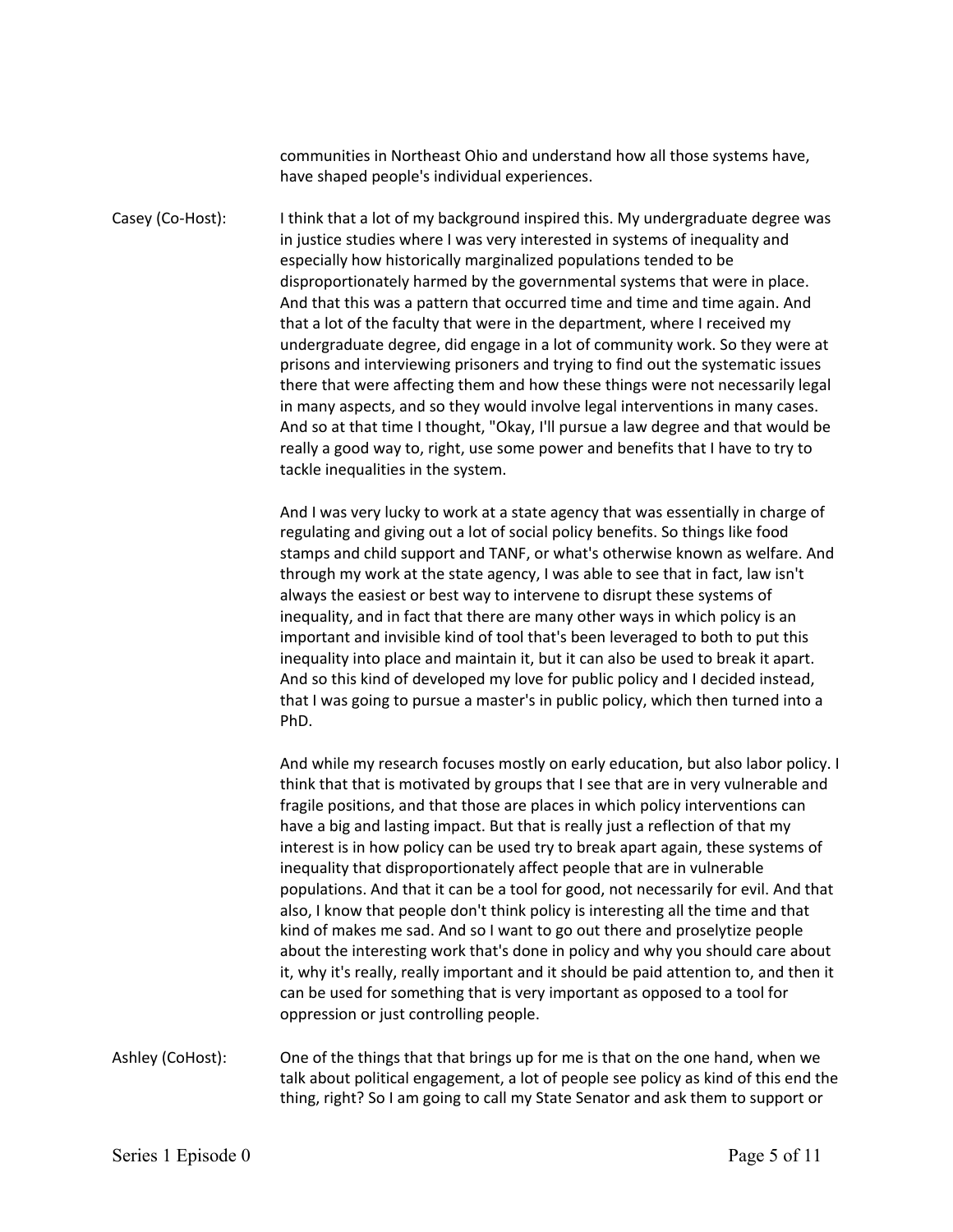oppose a specific policy that's been proposed. But a lot of the work that we do is on implementation and evaluation. And to me, that is such an important place for people to be engaged. And so can you tell me a little bit about what we mean when we were talking about kind of policy implementation evaluation and maybe even why we want the general public to be paying attention to it, why it's so important?

Casey (Co-Host): Yeah. And this was something that I always found fascinating when I would teach students, either program evaluation or policy evaluation courses, is that their idea of what policy is very, very narrow. So one, policy is something that the state or local government or federal government chooses to do, but it's also what they choose not to do, right? So the absence of action, that's policy as well. Because they've decided, I'm not going to intervene in this I'll let, I don't know whatever it is, market forces or something else "work it out." But policy is really a lot of decisions that are made at every level. Just because a legislative body gets together and crafts some language and passes it and says, "Okay, here you go, agency, you implement it," there's no way in the world that that legislative body wrote down every single step of implementation that they could recognize that implementing a policy in Cleveland looks different from implementing a policy in Columbus, that the context in which these policies are being implemented and looks radically different.

> And so because they can't capture all of that information, that means that whatever administrative body is charged with implementing that policy, they have to make a lot of boots on the ground decisions. And those decisions, they're also policy, right? Because it can fundamentally change the ways in which benefits are delivered to certain groups and the creation of winners and losers happens. So when we say that these "small decisions" are policy, what we mean is that, in a local setting, some of those policies that are essentially made right, in the absence of a democratic fashion, because these aren't always made by people that are elected to a position, that those are policies that affect people very locally and in a very personal way, and that they should be carefully examined.

Whether that's through a program evaluation or whether that's just through folks in a city or town or whatever it is saying, "I want to understand what's going on here and I want to understand how this was implemented, what the outcomes are and if it was implemented efficiently and the way in which it was envisioned, and in a way that is having an equal effect on all of the citizens that we would hope it would have an effect on."

Ashley (CoHost): I think this gives people a sense of why Growing Democracy Project kind of evolved to what it is now, right? So thinking about kind of a series of workshops and community-based discussions, but also podcasts that aren't only talking to people that we traditionally think of as policymakers, right, elected officials at any level of government. So those people are important and we're inviting them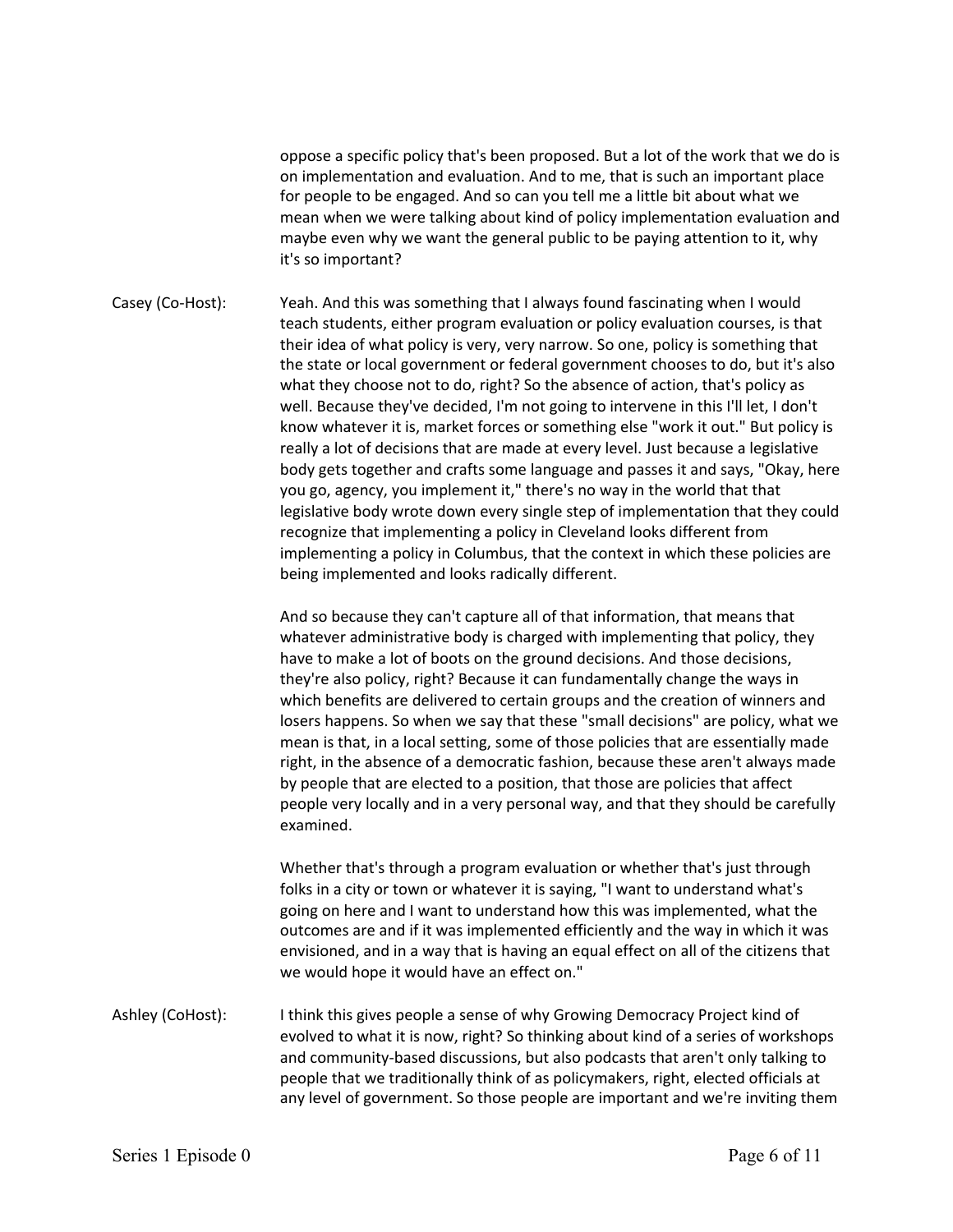in to have conversations around what they're doing, but we're also talking to local government administrators, we're talking to advocacy organizations and representatives who are holding people accountable and mobilizing people to action to help shape what those local forces look like. And we're also talking to people who are trying to mobilize individuals to take the census or get out and vote so they can see those connections to how voting or census taking impact kind of all those other levels.

And so I think having this conversation really helps to make it clear that when we're talking about civic and political engagement, we're really thinking about it in this very big picture way, right? And there's so many places in which we can help to shape the world that we're living in. And that's what we want to be able to do is have conversations about that and have people think about what that looks like for them in conversation with them, what it looks like for them, as opposed to like, give them a template and say, "Now go change the world."

Casey (Co-Host): Yeah, and that's exactly right, is that I think that a big goal for us out of this was to say, "Hey, public administrators. Hey, citizens that are interested in engaging in their communities. How you guys see each other as helpful allies, right." And that the public administrators, they have the knowledge, they have the tools, they know where the post-its are kept, right? But citizens know what's important to people, and what are some of the issues that are really, really pressing, but also sometimes invisible, especially to folks that are either in political positions or in public administration positions. And that when they work together, that they can identify problems in the community and solve them in ways that are really meaningful and impactful. And so I think that that's probably one of the biggest goals that you and I shared for this series.

> Now we've had a pretty, I think, successful run on the past 15 months. And, as you said, we were really looking forward to the lineup that we had for 2020. It was very exciting and we were days away from our March event when we found out it had to be canceled. So that makes a lot of sense that we've had success there and that we would look forward to getting back to that. But instead we said, "Hey, we're going to produce the podcast, two people, two professors. We've never done this before. We're going to go ahead and produce the podcast. Why in the world would we do that?

Ashley (CoHost): I don't know if I can respond, I'm just laughing. So I think that I fundamentally believe that my role in the university and the skills that I've developed along the way have not been so that I can talk at somebody, but so that I can create spaces for conversation for others. And so, yes, I do kind of traditional research. You can find my stuff in academic journals, but a lot of my other work is very much around conversation building. And so I think that really is at the core of what we wanted to do is to say, "We don't want to talk at people, but we want to try and create spaces where people can talk about the amazing work that they're doing, and we can be in conversation about it.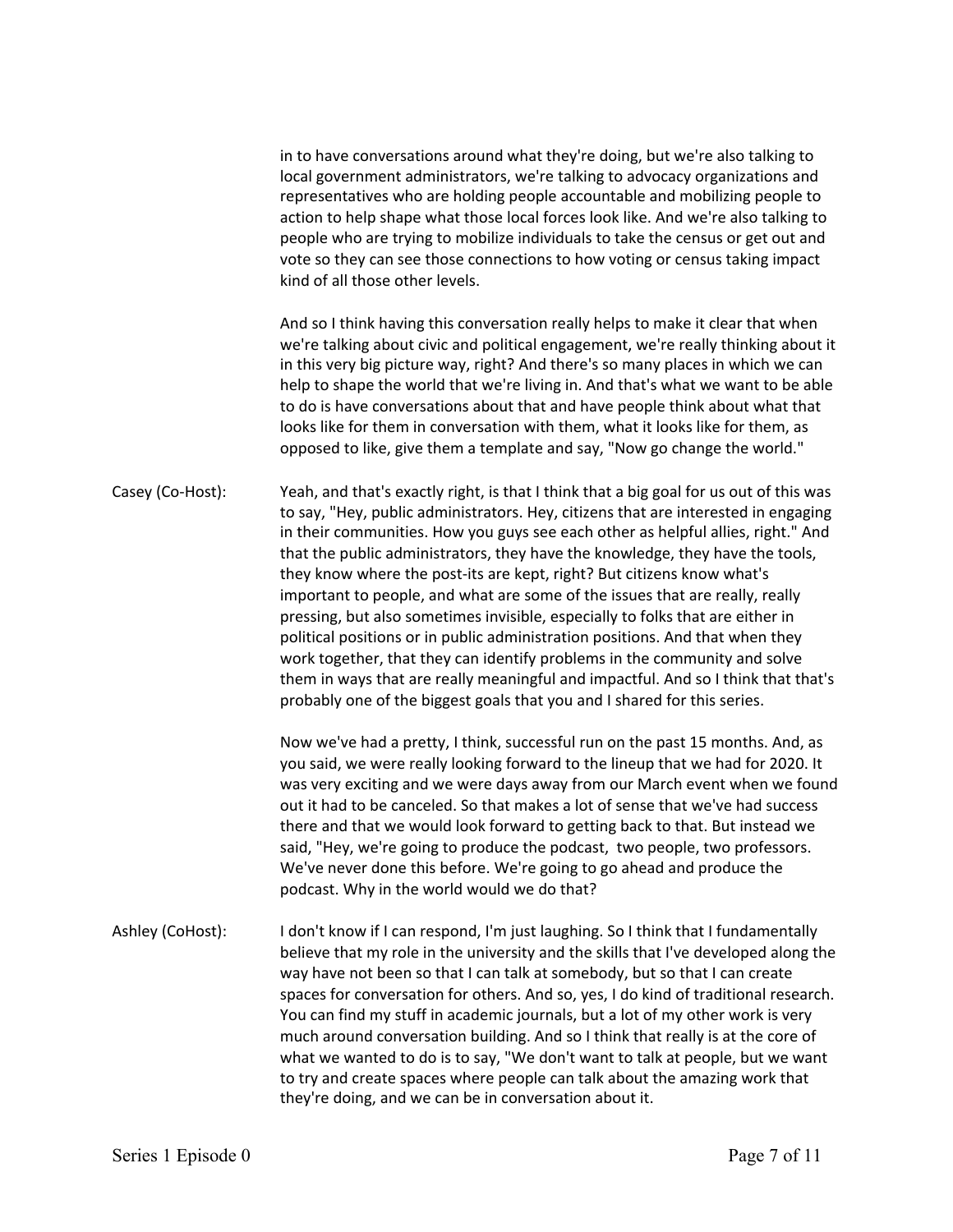And we can talk about theory and concepts as they're applied and understood within the community. And I think that that is one reason that we kind of pivoted in this direction. That, and there's just really cool people doing really cool work across the country and in Northeast Ohio right now, that not taking an opportunity to share those stories just kind of felt like a waste.

- Casey (Co-Host): Yeah. So these first 10 episodes have this theme of governance in the time of pandemic. And this really, I think through talking through this, we saw this as a major opportunity that would be missed we didn't share some of these governance stories that are happening. And by governance, it's not just necessarily folks that are in public agencies, but also folks that are out doing the work of advocacy or in nonprofit organizations, because they're part of our governance structure too. And that there are some really cool things going on and this is a moment in time where I think that, for a lot of people, they can start to identify and understand, "Hey, you know what, public administration, nonprofit organizations, advocacy work, all of that is so freaking vital and we're benefiting from that structure and that system right now. And maybe it's a great time to learn more about the work that folks are doing, especially folks that are doing just incredible work in Northeast Ohio. And also, how can I get involved with that? Because that sounds awesome. And I want to know more."
- Ashley (CoHost): Yeah. So to that point, Casey, who are some of the people that we have coming on the show. We've had the benefit of recording some of them?
- Casey (Co-Host): Yeah, So we've got everyone from folks from a County public health department. We've got folks from a local food bank that came on, which is going to be our episode one. And Katie Carver Reed is really impressive and I think everybody's going to love episode one, perhaps more than episode zero, where you and I...
- Ashley (CoHost): Yes.
- Casey (Co-Host): We've also got folks coming on that are from amazing organizations like the Trust For Public land, we've got somebody from the Columbus Zoo coming on to talk about how people can engage with other spaces like green space or zoos, which we think of as, "Oh well, I'm just going to go to the zoo. It's a lot of fun," but actually there's a lot of education going on, both for parents and for children, and that they're figuring out new ways to still engage with those communities and people. We've got somebody that's coming on to talk to us about something that's very relevant such as, how does the use of certain types of data potentially aid in contact tracing, but also what are some of the drawbacks to that? So we've got a mayor that's going to be coming on and joining us, we've got somebody else that's engaged in the LGBTQ community in Cleveland.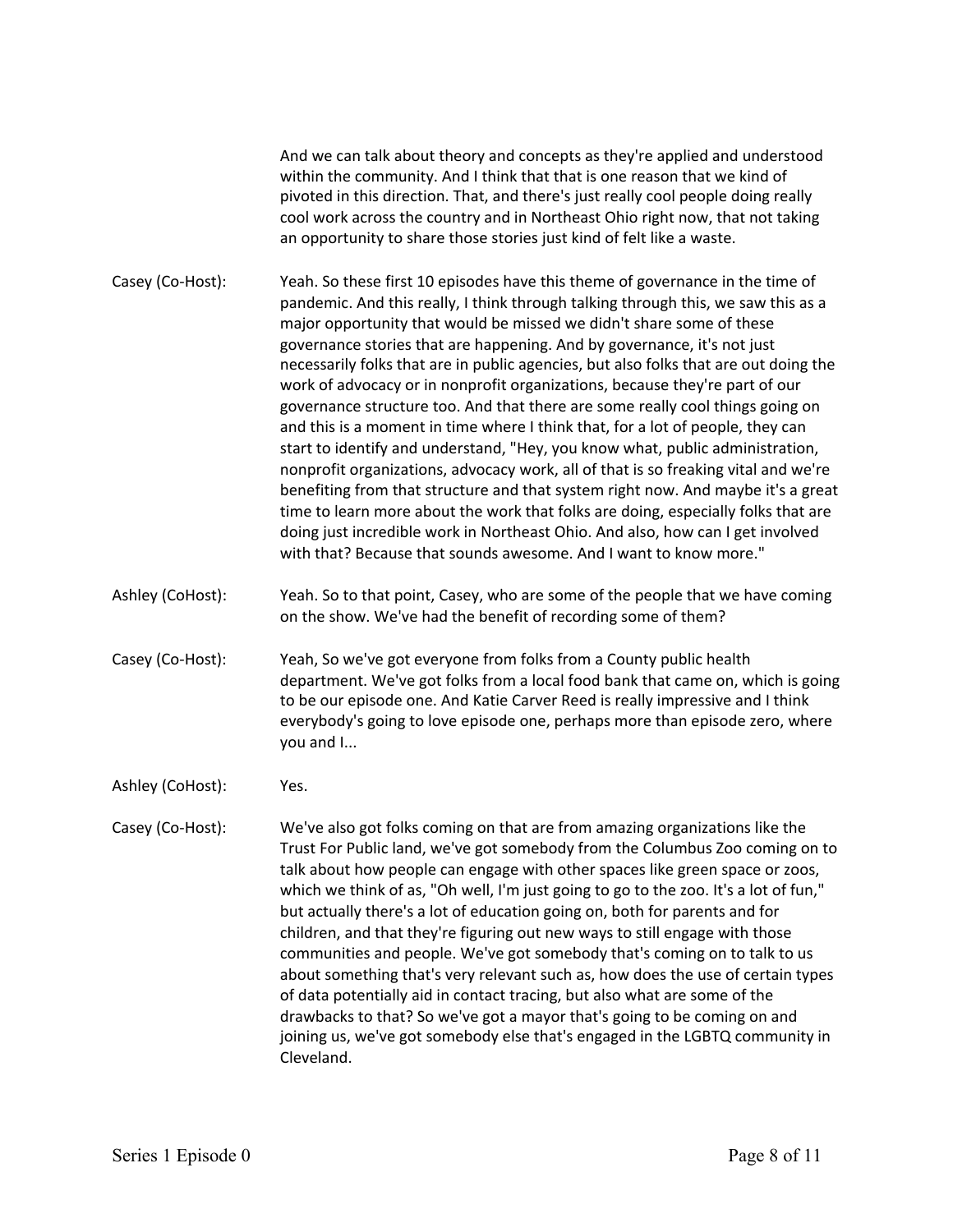So just a lot of different people that are doing a lot of cool things that I think folks will really get a sense of what a broad variety of work is happening right now and how important the work is that all of these folks are doing to really help just an enormous community of people during a time that is really stressful and, and can be challenging. And yet they're kind of pushing back against all of that and struggling against it, to find some really fundamentally innovative and cool ways to still continue to do the work that they're doing.

Ashley (CoHost): Yeah, and I think, when I'm thinking about the pandemic and this public health crisis, and I think it's really important to talk about kind of the challenges that it presents, but it also, one of the things that in conversation with people that we've really realized, and I think we knew, but it became really apparent is that in many of the people's work, it really just amplified the work that they were already doing, right? It really made the services that they were providing or the advocacy that they were doing, or even the electoral work that they were doing so much more important and viewing it as so significant to shaping the lives of people that they want it to be, helping, serving, in whatever capacity.

> And so for me, these conversations, I feel like, have been, how do I say, they've been a comfort, they've really have been an opportunity for me to be in community with people and thinking about what my local community looks like and knowing that there are amazing people out there doing this work, even in a really horrible time, that it's there. How have you felt? I mean, how have how these conversations shaped your perspective?

Casey (Co-Host): So I, and I'm one of those people that the data was comforting and so it was always nice for me, at least to see the data about the spread of the infection and how things are coming down and how people are responding to different policies that are put in place. But it was a really different kind of comfort to talk to people that are doing this hard work in our local communities to hear how one, they recognize the urgency of the work that they're doing. So when we spoke to folks that are working with the incarcerated population, right, they recognize that this is a moment that they need to act.

> That yes, there are some additional challenges that come along with these, stay at home orders, and the social distancing measures, but this is a moment where their work is of utmost urgency, and they need to take this on. To how the food bank is responding to trying to get people food still in a time of great challenge in that it just really was a lot of messages from different people, but the same message over and over, which is, we're going to do the work that we're going to do, because it's really important for people and it makes a huge difference in their lives.

> And maybe it's a community of people that we don't always think about, and that they're often invisible, but they're not invisible to us. And we're going to do what it takes to help them, even if the challenges are different and the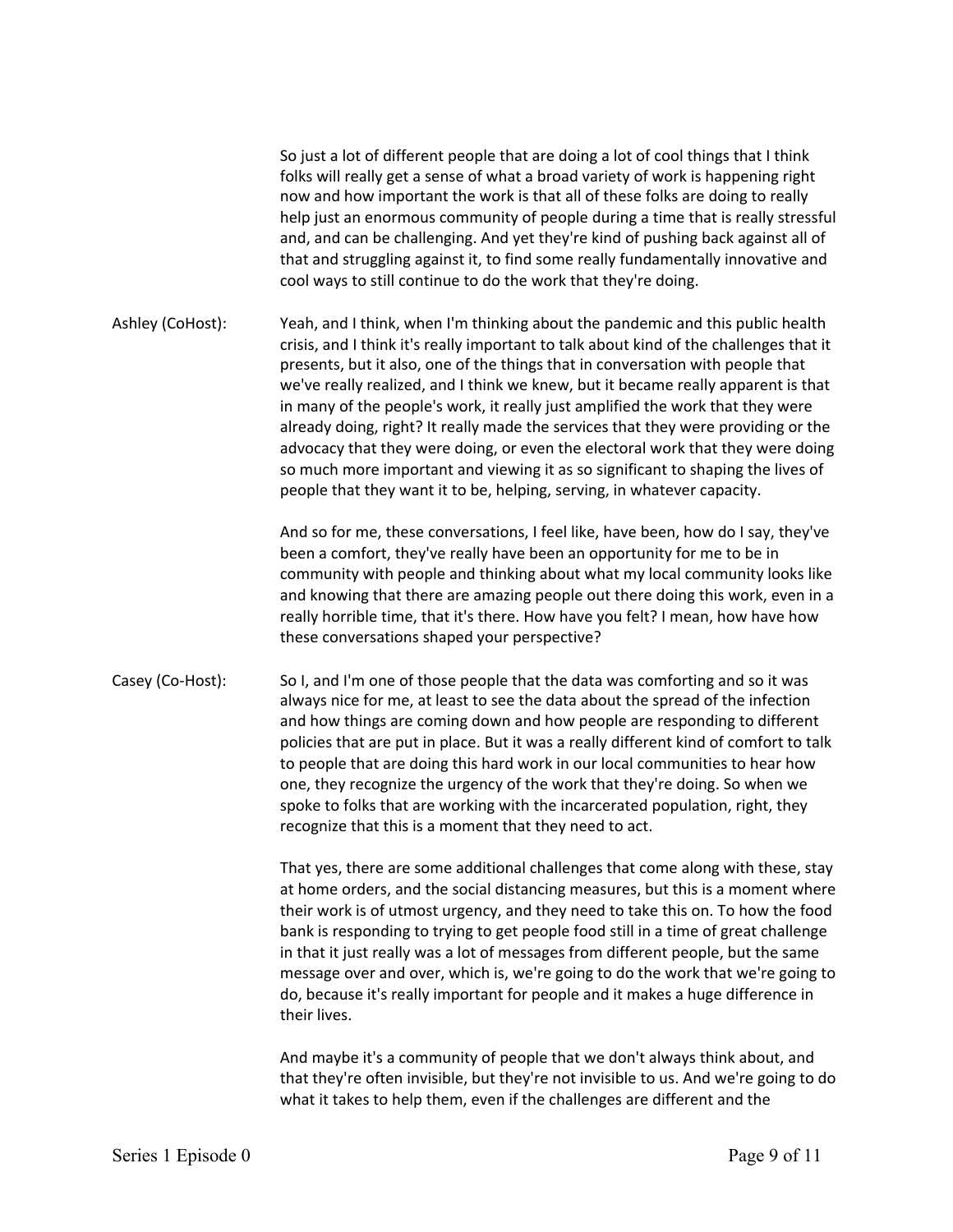challenges are harder. And we're going to have to develop some weird ways of doing these things. And that's okay, it's going to be better in the long run if we do that then than if we just sat back and didn't.

Ashley (CoHost): Absolutely, and I think from the podcast, right? So the series of workshops and community dialogues really kind of is built around a sequence of getting someone from thinking about themselves as an individual within a community to thinking about themselves as a collective and how they can shape and create change, right? But these conversations on the podcast allow us to have a different type of conversation with people on the ground and to invite our listeners into that conversation, by thinking about the ways that they can be involved. In some instances it's policy, right, so how can you be involved in shaping policy? How can you be involved in volunteering? Or where to get services, right? Because that's also a really vital thing that we want to make sure that people recognize is what's available and what are people doing. For you, Casey, what do you want our listeners to take away from kind of the first few episodes of the Growing Democracy Podcast?

Casey (Co-Host): Well, I'd like them to take away a couple of things. I think the first is just a great appreciation for some of the work that's kind of silently been done for the community in Northeast Ohio and communities of Northeast Ohio. And that it's really incredible what some of these folks have been doing and continue to do. I think the second takeaway is that, that they can become involved and they can, at various points, depending on the thing that is of most interest to them, or how much time they have, or what they're willing to do, that there are so many points at which they can make a difference in the communities around them and for an oftentimes very vulnerable populations. So this is the time where maybe we are feeling isolated and we feel like we're kind of alone, but we don't have to be and that there are so many mechanisms for us to get engaged and that that can have a positive effect on us, even though we can't necessarily be together. We can feel together because we're making a difference together. What about you, Ashley?

Ashley (CoHost): Yeah. I mean, I don't know that I have much more to add. I mean, so for me, I studied things like community organizing, right? And that's relationship building, and for me, a lot of that is being in community with people. And so I'm hoping that the podcast is one of those little tiny pieces of feeling like you can be in community. Because in some ways, we're focused a lot on Northeast Ohio. We see our work as really informing the communities of Northeast Ohio. But I do think that it also is relevant to people elsewhere, right? So most of the people we've talked to point to, we're seeing this same phenomena or a similar phenomenon happening in Arizona and Texas and Connecticut. So I think that, it's an opportunity for me to feel like I'm in conversation with people that I hope that it creates a space that people feel like they get to be in conversation with us, even if they're just listening to it three months from now. And that it's not only relevant to the people of Northeast Ohio, but kind of beyond.